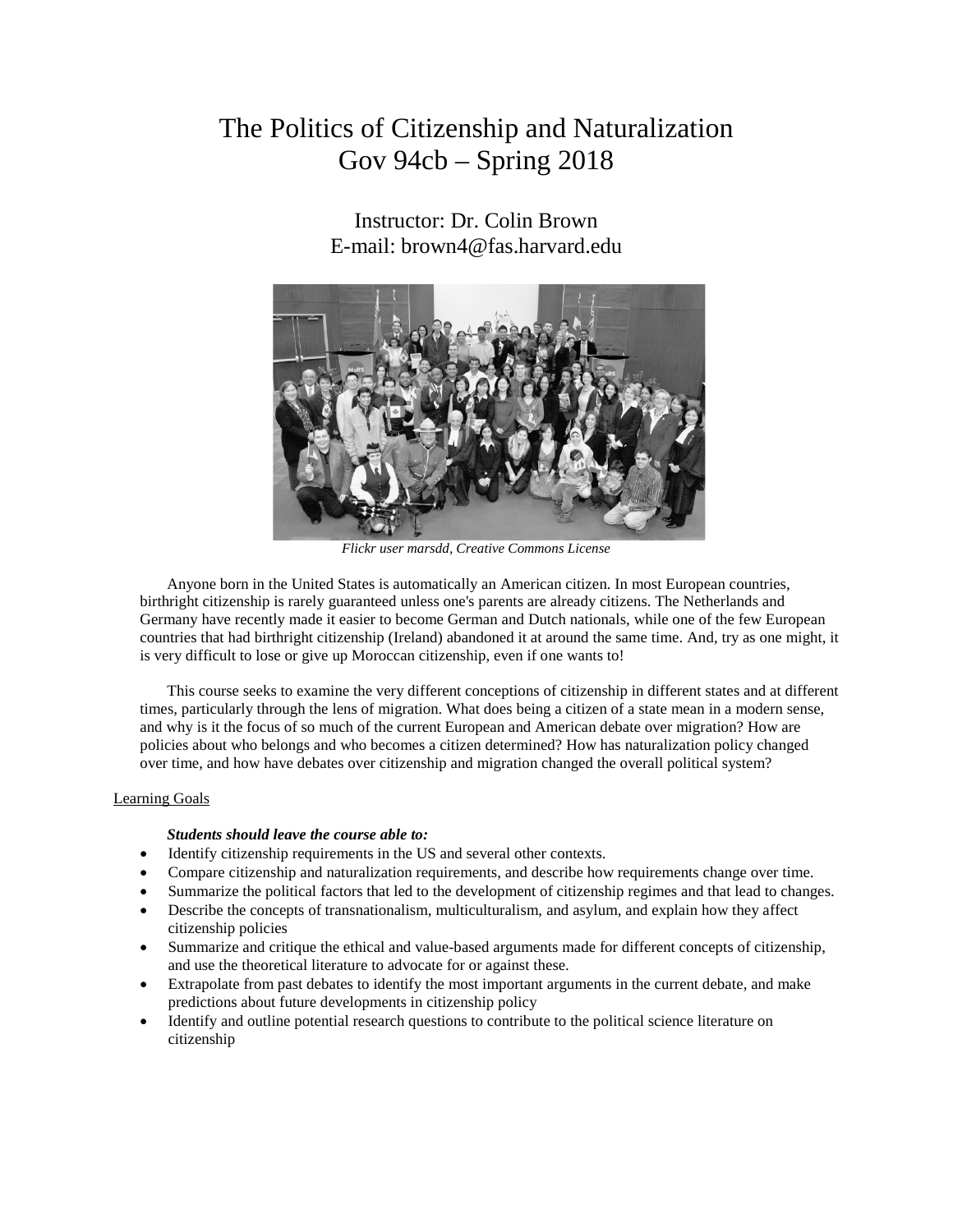#### Requirements:

- Participation: 20%
	- o Active participation in discussion section, coming to class having done the readings for the week, contributing to collaborative readings online.
- Short Response Papers: 15%
	- o Due: Sunday night at midnight, any 6 weeks of class (your choice)
	- o 1 full page, unedited, initial reaction to at least one (or more) readings from the week
	- o This will be easier if you start early in the semester!
- In-Class Presentation: 10%
	- o Due: Twice throughout the semester (sign up in small groups via Canvas)
	- o Students will summarize one of the assigned readings from these weeks, offer critical commentary, and lead ~20 minutes of class discussion
- 2 Short Essays: 20% total
	- o Due: Feb. 26, March 26, and/or April 16 by start of class  $\circ$  5-6 pages, edited and polished, in response to an assigned
	- 5-6 pages, edited and polished, in response to an assigned prompt
	- o Choose any **two** of the three assigned prompts; skip one of your choice.
- Annotated Review: 5%
	- $\circ$  Due: April 30<sup>th</sup> at 4pm<br>  $\circ$  Offer critical commenta
	- Offer critical commentary and suggested revisions on a new, assigned article using the collaborative reading software.
- Final Paper: 30%
	- $\degree$  Due: May 4<sup>th</sup> at 12pm
	- o Students will have three options for the final assignment and need only do one of the following; all will be weighted equally:
		- 1. A 15-18 page term paper on the topic of the student's choice. Students may choose to revisit and expand one of the short essays submitted earlier in the semester
		- 2. A 10-15 page senior thesis proposal on a topic related to the course
		- 3. 2x 800-1000 word book reviews on *additional* readings, selected by the student and instructor together.

# Late Policy:

- In-class presentations and the short response papers are necessary for the flow of the seminar. Extensions are impossible.
- The final paper is assigned as late as Harvard College will allow. Extensions are impossible.
- The short essays and the annotated review may be turned in up to 3 days late, no questions asked, but will incur a penalty equal to a full letter grade if turned in after the deadline. If there are extenuating circumstances, please convey them to the instructor via your House Dean.

#### Accommodations for students with disabilities

Students needing academic adjustments or accommodations because of a documented disability must present their Faculty Letter from the Accessible Education Office (AEO) and speak with the professor by the end of the second week of the term. Failure to do so may result in the Course Head's inability to respond in a timely manner.

# Collaboration Policy

Discussion and the exchange of ideas are essential to academic work. For any written work in this course, you are encouraged to consult with your classmates on the choice of topics, to share sources, and to engage in peer review. However, you should ensure that any written work you submit for evaluation is the result of your own research and writing and that it reflects your own approach to the topic. You must also adhere to standard citation practices in this discipline and properly cite any books, articles, websites, lectures, etc. that have helped you with your work. If you received any help with your writing (feedback on drafts, etc), you must also acknowledge this assistance in the submitted paper. Help from resources like the College Writing Center and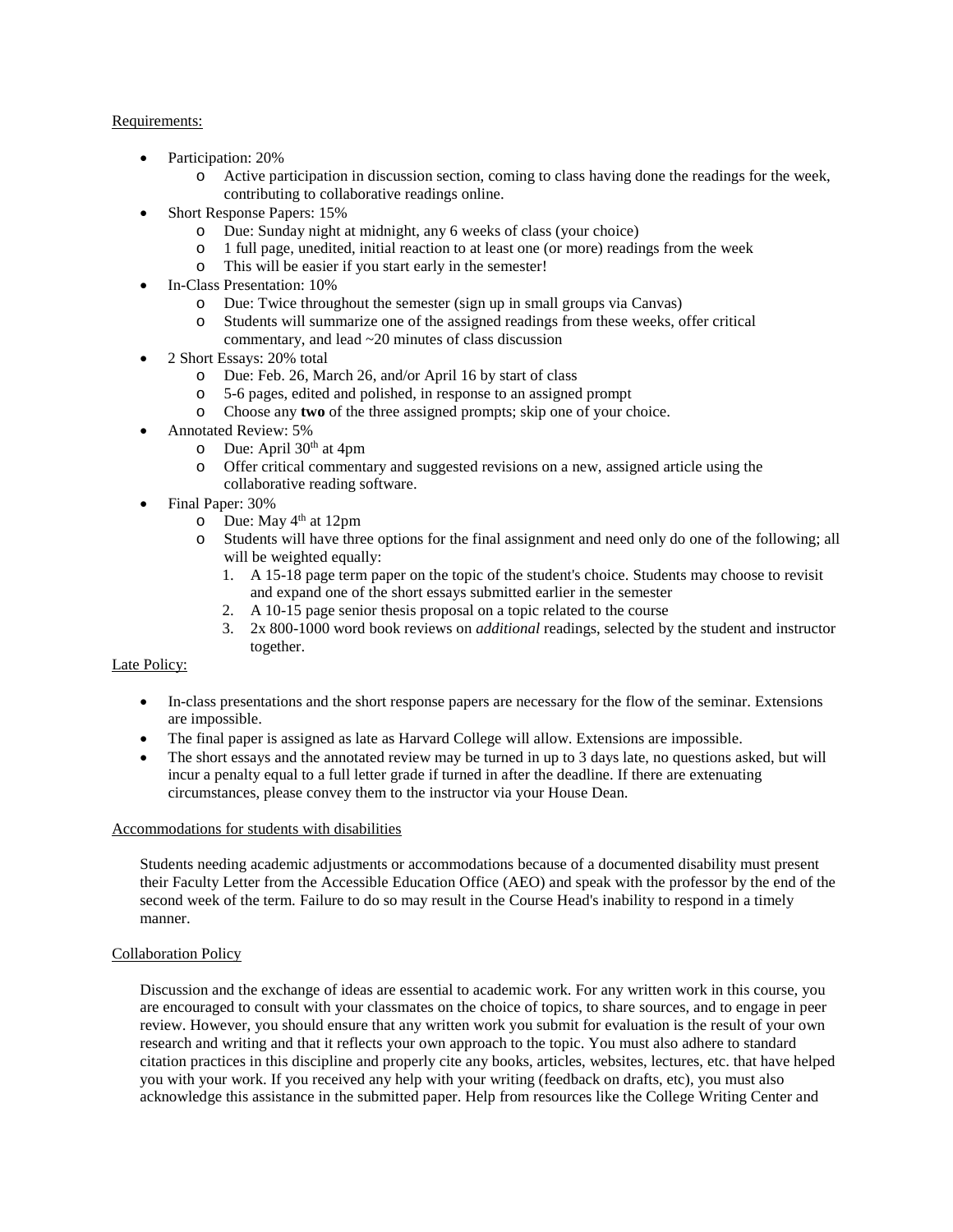the Departmental Writing Fellow are also encouraged, but this assistance must also be acknowledged. **As an exception, the annotated review at the end of the semester should be treated like an exam and must not be discussed with other students in the class.** Students who acknowledge they have read and agree to this collaboration policy by e-mailing the instructor with a list of which course assignments allow and do not allow collaboration, by the beginning of the second class section, will receive a small (edible) reward during that class; students who do not get nothing but a disapproving look from the instructor.

Required Books (available at the Coop and on reserve at Lamont Library):

- Sofya Aptekar: The Road to Citizenship: What Naturalization Means for Immigrants and the United States. Rutgers: 2015
- Marc Morjé Howard: The Politics of Citizenship in Europe. Cambridge: 2009
- Yasemin Soysal: Limits of Citizenship: Migrants and Postnational Membership in Europe. Chicago: 1995.
- Ayelet Shachar: The Birthright Lottery. Harvard: 2009

# **Schedule**

# **Unit 1: Background**

# **What are the current trends in migration, and to whom do current citizenship policies apply? What is the current political atmosphere surrounding migration and citizenship?**

# Jan. 22: (Shopping Week): Immigration Trends in the United States and Europe

Jan. 29: Immigration Politics in the United States and Europe

- OECD International Migration Outlook 2017, Chap. 1, pp 13-56 (skim for big picture and broad view of data; don't worry about specific details yet)
- Martin Schain, The Politics of Immigration in France, Britain and Germany, Chapters 8 & 10, pp. 181-206, 237-274
- **Aptekar**, pp. 1-45
- Yascha Mounk, "Why I Still Want to Be an American Citizen," Slate, 12/6/16

# **Unit 2: The Meaning of Citizenship**

**How do states and polities determine what citizenship should mean? How has this changed across time? How have nationalism and discourses about human rights affected citizenship and naturalization policies?**

# Feb. 5: What is Citizenship? Part 1

- Christian Joppke, Immigration and Citizenship, Polity: 2010, Chapter 1, pp. 1-33
- **Aptekar**, pp. 46-144
- Yuna Blajer de la Garza, "Blending In: Citizenship and Belonging in France and Mexico in the 21st Century." Working Paper, University of Chicago 2018, pp. 1-6, 11-35
- Videos (see Canvas site): Naturalization Ceremonies in U.S., Canada, Ireland

# Feb. 12: What is Citizenship? Part 2

- Michael Walzer, "Membership," in The Immigration Reader, David Jacobson, ed. Chapter 16, pp. 341-364
- Joseph Carens, The Ethics of Immigration, Oxford: 2013. Chapters  $2 \& 3$ , pp. 19-61
- Smith, Rogers. 1993. "Beyond Tocqueville, Myrdal, and Hartz: The Multiple Traditions in America." American Political Science Review 87 (3): 549–66.
- *Optional but Recommended: Benedict Anderson, Imagined Communities, Verso: 2006 (Revised Edition), Chapters 2 & 3, pp. 9-48*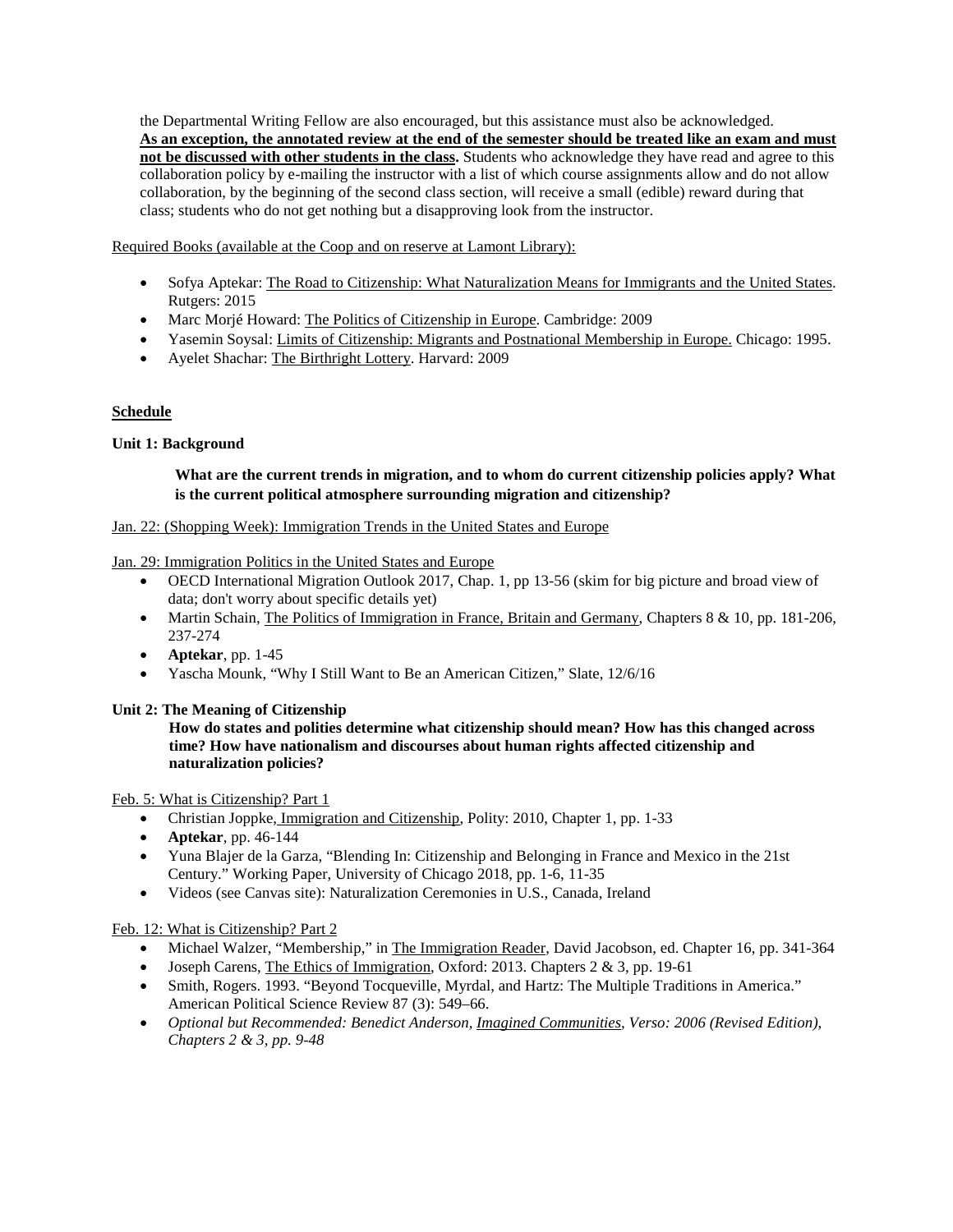#### **Unit 3: Types of Citizenship Policy**

**How have citizenship policies been amended during current waves of immigration? What approaches have been adopted? How have they affected migrants? How have they affected countries' political debates?**

Feb. 19: No Class (Presidents' Day)

# Feb. 26 : Trends in Citizenship Policy, Part 1

**Short Essay 1 Due**

- Michael Janoski, The Ironies of Citizenship, Cambridge: 2010, Chapter 4 "From Manifest Destiny to Multicultural Diversity in the Settler Countries," pp. 89-123
- Peter H. Schuck, "Immigrants' Political and Legal Incorporation in the United States after 9/11: Two Steps Forward, One Step Back" in Bringing Outsiders In, Jennifer Hochschild and John Mollenkopf, eds., Cornell: 2009 pp. 158-175
- "Overview of INS History," U.S Citizenship and Immigration Service, 2012
- Edward Erler, "Trump's Critics Are Wrong about the 14th Amendment," and John Yoo, "On Citizenship, the 'Birthers' Are Right," *National Review*, August 2015
- *Tuaua v United States* (D.C. Cir. 2015): Amicus brief in favor, Puerto Rican Bar Association; Amicus brief in opposition, Government of American Samoa; Denial of certiorari

March 5 : Trends in Citizenship Policy, Part 2

# **Skype Q & A with Sharon Barney, Esq. (Immigration and Family Attorney)**

- Sara Wallace Goodman, Immigration and Member Politics in Western Europe, Oxford: 2014. pp. 1-12, 16-36
- **Howard**, Introduction and Chapters 2-7, pp. 1-16 and 37-168
- Nancy Foner, "Is Islam in Western Europe Like Race in the United States?" Sociological Forum 30(4), 2015: 885-899
- Ahmet İcduygu and Damla B. Aksel "Migration Realities and State Responses: Rethinking International Migration Policies in Turkey," in Social Transformation and Migration, Stephen Castles, Derya Ozkul, and Magdalena Arias Cubas, eds. Palgrave Macmillan: 2015, 115-129

March 12: No Class (Spring Recess)

March 19: Debating Naturalization Policy

- Irene Bloemraad: Becoming a Citizen: Incorporating Immigrants and Refugees in the United States and Canada. University of California: 2006, pp. 1-16.
- IntelligenceSquared US: "Motion: Give Undocumented Immigrants a Path to Citizenship" o *Shorter podcast version required; longer video version optional but recommended*
- Consideration of Deferred Action for Childhood Arrivals (DACA) U.S. Citizenship and Immigration Service
- Roberto G. Gonzales, Lives in Limbo: Undocumented and Coming of Age in America. University of California: 2015, pp. 208-235
- Additional short readings on current developments TBD

# **Unit 4: Multiculturalism and Citizenship**

**What is multiculturalism, and is it still a relevant concept? What normative arguments have been made for and against multiculturalism as a policy? Why has so much of the multiculturalism debate in Europe focused on Islam?**

# March 26: Origins of Multiculturalism

**Short Essay 2 Due**

- Augie Fleras, The Politics of Multiculturalism, Palgrave MacMillan: 2009, Chapters 3 & 4, pp. 55-112
- Han Entzinger, "The Rise and Fall of Multiculturalism: The Case of The Netherlands" in Towards Assimilation and Citizenship, Christian Joppke and Eva Morawska, eds., Palgrave MacMillan: 2003, pp.